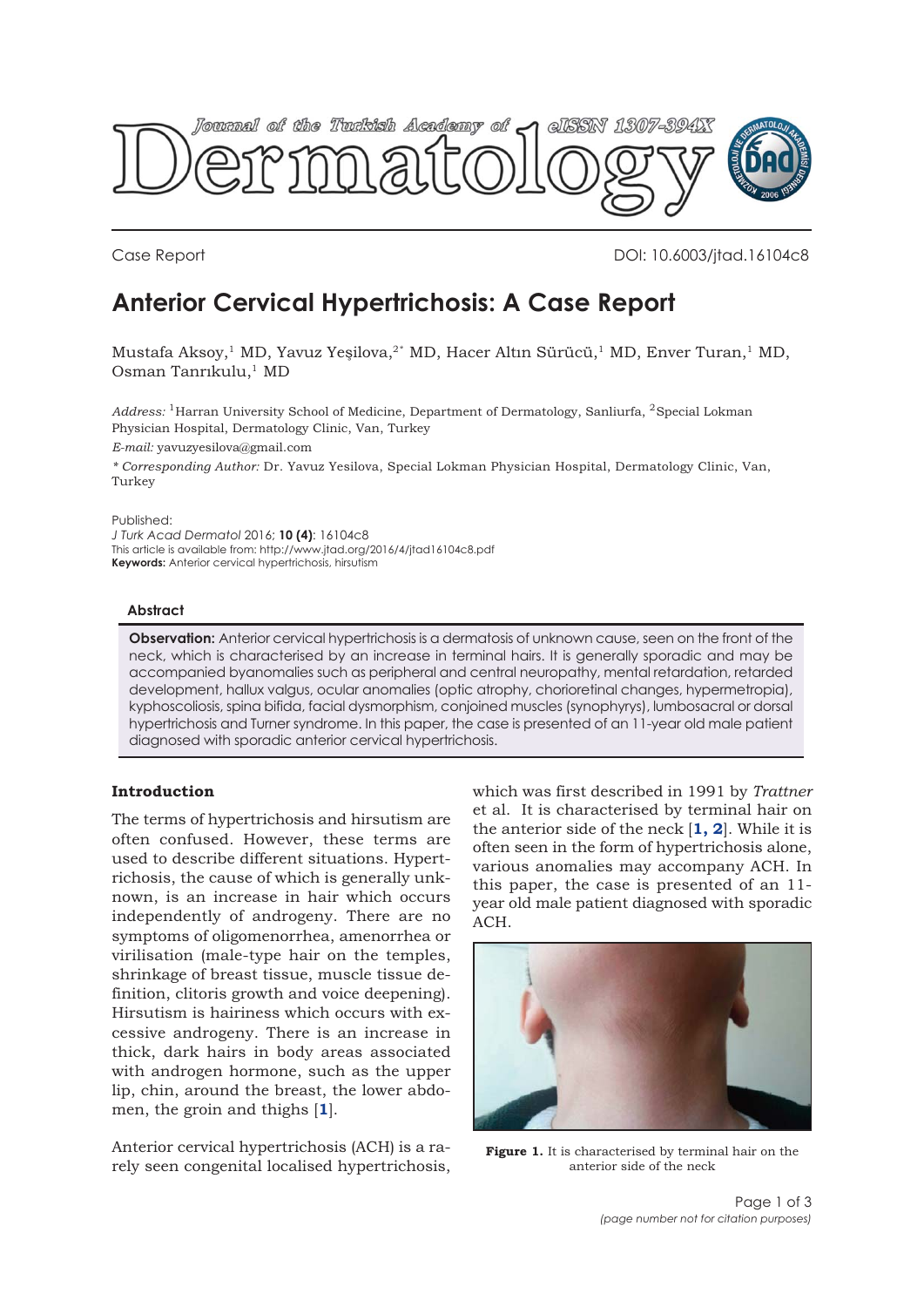<span id="page-1-0"></span>

## **Case Report**

An 11-year old male presented at our polyclinic with the complaint of hair on the anterior side of the neck which had been ongoing for 1 year. There was no anamnesis of any use of topical or systemic medication, trauma or inflammation before the onset of the hairiness. No family member had any similar complaint.

In the dermatological examination, there were seen to be long, brown terminal hairs in an area of approximately 5 x 6 cm diameter (**[Figure 1](#page-0-0)**). No other dermatological findings were determined. The systemic examination and laboratory test results were normal. No pathology findings were determined in the evaluations made by the neurology and ophthalmolofy specialists. Treatment of laser epilation was planned for the future because of the patient's age.

### **Discussion**

Hypertrichosis is classified in different ways [**[3](#page-2-0)**]. According to the etiology it may be idiopathic or acquired; according to the age at onset, it may be congenital or acquired; according to the area involved, it may be classified as localised or generalised hypertrichosis [**[3,](#page-2-0) [4](#page-2-0)**]. Localised congenital hypertrichosis is characterised by well-defined excessive hair growth in any area of the body. It often has autosomal recessive transfer. There are 4 sub-types as lumbosacral hypertrichosis, hypertrichosis cubiti, posterior cervical hypertrichosis and ACH [**[5](#page-2-0)**].

Lumbosacral hypertrichosis (faun tail) is the most frequently seen form of localised congenital hypertrichosis. Increased hair growth in the sacral mid region is determined at birth. It is often seen together with anomalies such as hyperpigmentation, sacral dimple, spinal dysraphism, lipoma, hamartoma, port-wine stain, dermatoid cyst, sinus tract and aplasia cutis [**[5](#page-2-0)**].

Hypertrichosis cubiti (hairy elbow syndrome), which occurs at birth or in infancy, is hypertrichosis seen on the extensor surfaces of the wrists. This sub-type of localised congenital hypertrichosis is bilateral and seen together with anomalies such as short height or facial asymmetry. Posterior cervical hypertrichosis is associated with autosomal dominant or X recessive transfer.

It is characterised by excessive hair on the posterior cervical vertebrae. Occasionally, it may be determined together with kyphoscoliosis [**[5](#page-2-0)**].

ACH is hair seen in the area of the laryngeal prominence in particular. Often, no underlying reason can be determined. Despite autosomal dominant transference, autosomal recessive [**[6](#page-2-0)**] and X dominant [**[7](#page-2-0)**] forms have also been described. The vast majority of reported patients are familial [**[1](#page-2-0)**]. Just as ACH may be congenital, it is generally determined as sporadic, as in the current case.

Although not previously reported in Turkey, there have been 41 ACH patients reported in literature. The reported cases are generally female and determined at birth or in early childhood (n=31). In the majority of cases there was no other finding (n=32, 78%). In 9 patients (22%), there were various other anomalies. Peripheral and central neuropathy was determined in 5 patients, mental retardation in 2, and retarded development in 2 [**[8](#page-2-0)**]. Other anomalies determined in ACH are hallux valgus, ocular anomalies (optic atrophy, chorioretinal changes, hypermetropia), kyphoscoliosis, spina bifida, facial dysmorphism, conjoined muscles (synophyrys), lumbosacral or dorsal hypertrichosis and Turner syndrome [**[1,](#page-2-0) [8](#page-2-0)**].

The pathogenesis of ACH has not been proven and no genetic cause has been determined. In recent studies, the hair follicles of ACH patients have been determined to show significant plasticity. Focus has been directed on an extended anagen phase or excessive growth of the hair follicles leading to an abnormal signal pathway in ACH disease [**[9](#page-2-0)**]. Treatments may include trimming, waxing, bleaching, physical and chemical depilation, electrolysis, intense pulsed light (IPL) and laser [**[1, 10](#page-2-0)**].

ACH causes both social and psychological problems for the patient. Although a benign disease, ACH may sometimes accompany neurological, ocular and orthopaedic anomalies. Therefore, in all patients diagnosed with ACH a thorough clinical examination (skin, neurology and ophthalmology examinations) and radiological evaluations must be made.